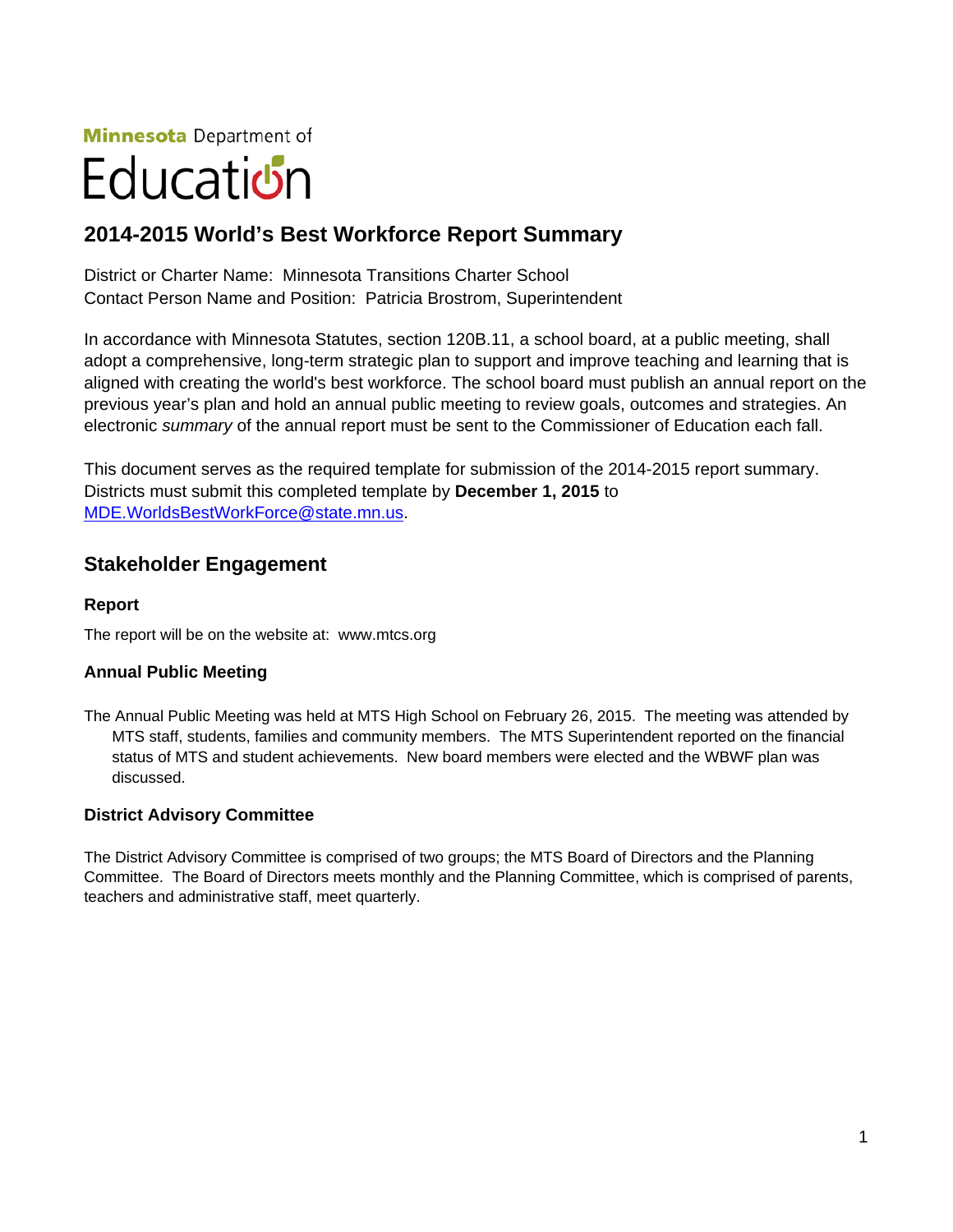# **Goals and Results**

|                                                                             | 2014-2015 Goals                                                                                                                                                                                              | <b>2014-2015 Goal Results</b>                                                                                                                                                          |
|-----------------------------------------------------------------------------|--------------------------------------------------------------------------------------------------------------------------------------------------------------------------------------------------------------|----------------------------------------------------------------------------------------------------------------------------------------------------------------------------------------|
| <b>All Students Ready for</b><br>Kindergarten                               | Not applicable as MTS does<br>not have a pre-school<br>program                                                                                                                                               |                                                                                                                                                                                        |
| <b>All Students in Third Grade</b><br><b>Achieving Grade-Level Literacy</b> | All Third Grade students will<br>increase their reading<br>proficiency score by 10% as<br>measured by the 2015 MCAs.                                                                                         | This goal was partially met as<br><b>Banaadir Academy scores went</b><br>from 45.4% to 47.2%. The MTS<br>Elementary scores decreased<br>from 39.7% to 37.3%.                           |
| <b>Close the Achievement Gap(s)</b><br><b>Among All Groups</b>              | All MTS students enrolled as<br>October 1, 2014 will increase<br>their reading proficiency score<br>from 35.1% to 45.1%                                                                                      | This goal was met as the overall<br>reading proficiency score was<br>49%.                                                                                                              |
| <b>All Students Career- and</b><br><b>College-Ready by Graduation</b>       | All MTS students will<br>participate in career<br>exploration activities. Middle<br>School and High School<br>students will use the MNCIS<br>and MNCIS Jr. for further<br>career and college<br>exploration. | All MTS students participated in<br>career and college exploration<br>activities. MTS students were<br>able to utilize the MTS Career<br>Academies and the work<br>experience program. |
| <b>All Students Graduate</b>                                                | MTS will increase the<br>graduation rate from 34.6% in<br>2014 to 50% in 2015.                                                                                                                               | MTS increased the graduation<br>rate to 73% in the 2014-2015<br>school year, an increase of<br>38.4%.                                                                                  |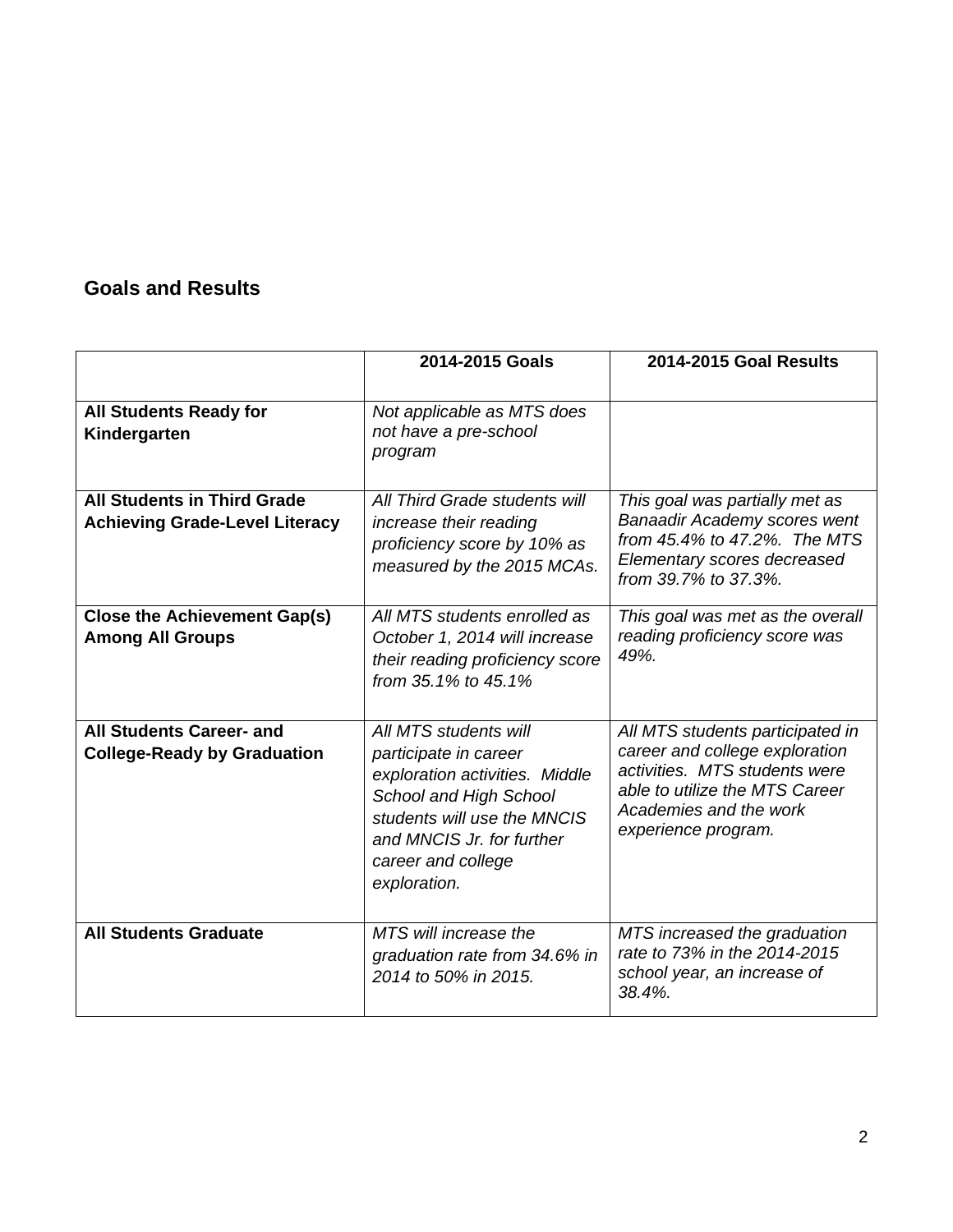# **Identified Needs Based on Data**

MTS used results from the MCAs and NWEA assessments to determine the needs for the 2014-2015 school year. The biggest need at the Elementary levels was reading curriculum that was based on the Minnesota standards. Staff at the MTS Elementary School and Banaadir Academy formed curriculum committees to review reading curriculum which was purchased in the spring of 2015.

At the Middle School and High School levels, it was determined that additional reading and math instruction was needed for students. MTS hired additional staff to work with students whose scores on the MCAs were "not meeting expectations".

The NWEA is administered three times per year, Fall, Winter and Spring. These assessments allow staff to monitor the progress of students and target the areas of learning for each individual student. All MTS programs allow for additional reading and math instruction.

## **Systems, Strategies and Support Category**

#### **Students**

MTS maintains small class sizes to facilitate a better learning environment for students. Classes range in size from 12 to 20 students. Several classrooms also have paraprofessional support that allows for one-on-one instruction. Banaadir Academy and the MTS Elementary School also had Reading Corps and Math Corps members to assist students.

MTS hired additional Title I staff and ELL staff for the MTS Elementary School, MTS Middle School, MTS High School and Banaadir Academy. There has been an increase of ELL students enrolling at MTS over the past two years. The MTS High School's ELL population has risen to more than 30% in the 2014-2015 school year with the majority of the students being Hispanic. This has resulted in a need for more ELL staff to work with students who are coming to MTS and speak little or no English.

In the 2014-2015 school year Banaadir Academy and the MTS Elementary School offered after school tutoring as part of their program. Students were selected based on the NWEA assessments. This allowed staff to provide additional instruction time for students. This was a voluntary program for students. Approximately 125 students participated.

Title Nights were also held throughout the year. Families were invited to each program and the parents worked with teachers on how to promote learning at home. Each Title Night was successful with more than 80% of the families participating.

#### **Teachers and Principals**

MTS hired a full time Director of Curriculum and Instruction for the 2014-2015b school year. This staff member worked with all programs on curriculum review and best instructional practices. The Director of Curriculum and